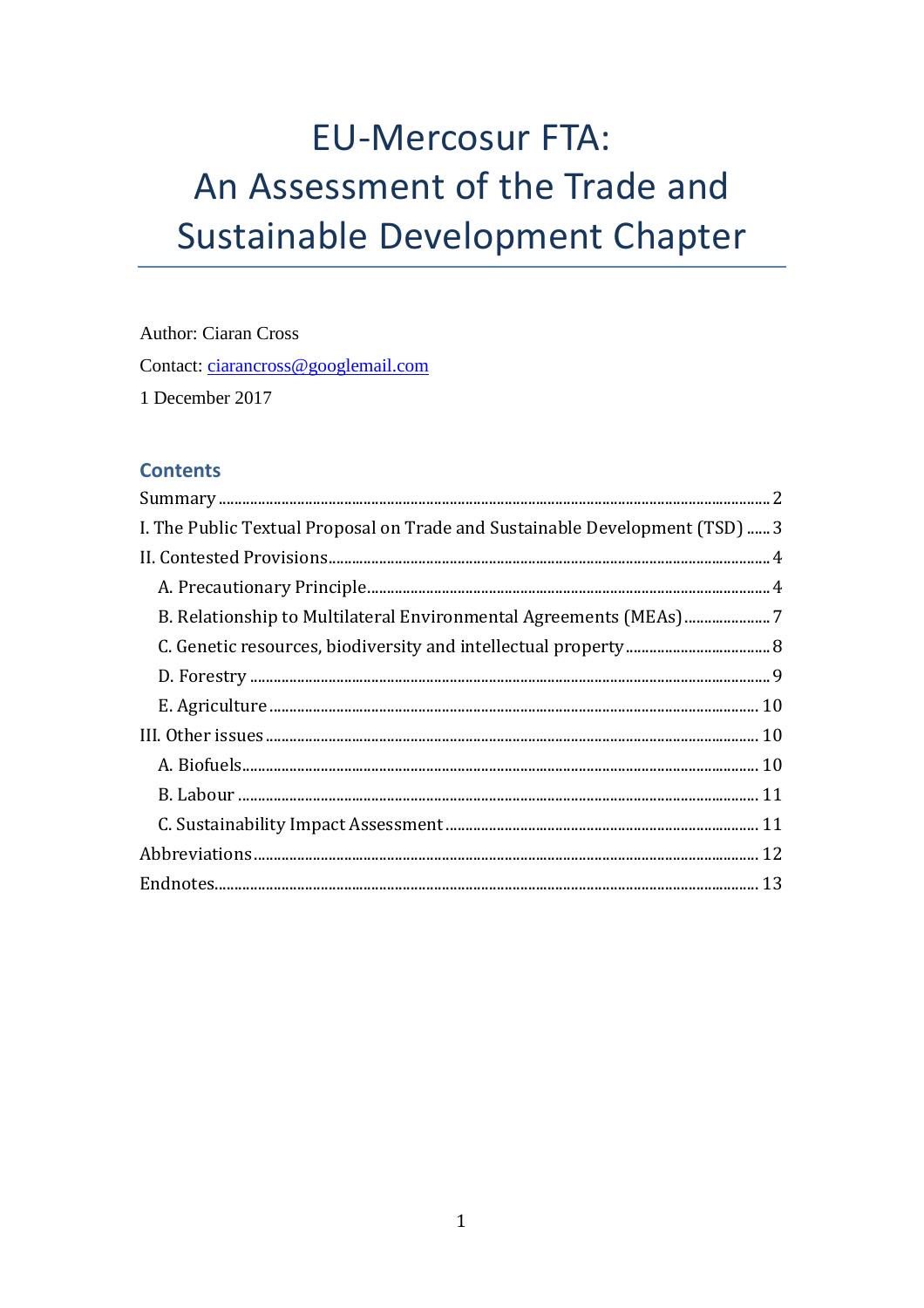#### <span id="page-1-0"></span>**Summary**

In the **published version** of the EU-Mercosur Trade and Sustainable Development (TSD) Chapter, the Commission has added a weak and ineffective "enforcement review" mechanism to its former model. This does not fulfill the demands of the EU Parliament to make the TSD provisions enforceable. Other elements are comparable to previous EU agreements, and are similarly vague or weakly drafted.

In the **unpublished consolidated negotiating text**, several specific problems are apparent:

- **Mercosur opposes the EU's position on including a reference to the "precautionary principle" in the negotiated TSD Chapter.** Mercosur proposes an addition to the negotiated Sanitary and Phytosanitary (SPS) Chapter, which potentially imposes an obligation on the EU to ensure that any "standards" which are "generated by non-governmental organizations" do not undermine SPS-related trade. Such "standards" may include "GM-free" labeling schemes or other initiatives related to food safety, animal or plant life, or health. In Argentina, Brazil and Paraguay, soybean cultivation is nearly 100% genetically modified.
- **Clarity on the relationship of the FTA obligations to Multilateral Environmental Agreements (MEAs) is lacking.** The relationship between WTO rules and MEA obligations is much disputed where only one party has signed the MEA. Clarity is needed to ensure that the EU is free to fulfill its obligations under MEAs it has signed. Mercosur's proposals potentially curb the EU's right to take such measures if they affect trade; the EU's proposals remain unclear and obfuscate the issue.
- **Mercosur proposals attempt to address concerns over the patenting of genetic resources and "bio-piracy".** These include obligations on prior informed consent and the fair and equitable sharing of benefits, including origin disclosure obligations. **The EU has not accepted Mercosur's proposals** in the negotiated TSD or intellectual property chapters – despite being publically supportive of such measures in multi-lateral fora.
- **Many serious concerns around the impacts of the FTA are not addressed at all, a number of which were detailed in the 2009 EU-Mercosur Trade Sustainability Impact Assessment (SIA).** These include **severe environmental impacts** (deforestation and loss of biodiversity) resulting from **biofuel** and **beef** production, and the use of **slavery** in the region's agricultural sector. Since then, Argentina has initiated consultations at the WTO to challenge the EU's sustainability criteria for biofuels and bioliquids. The reform of Brazil's labour laws in 2017 is widely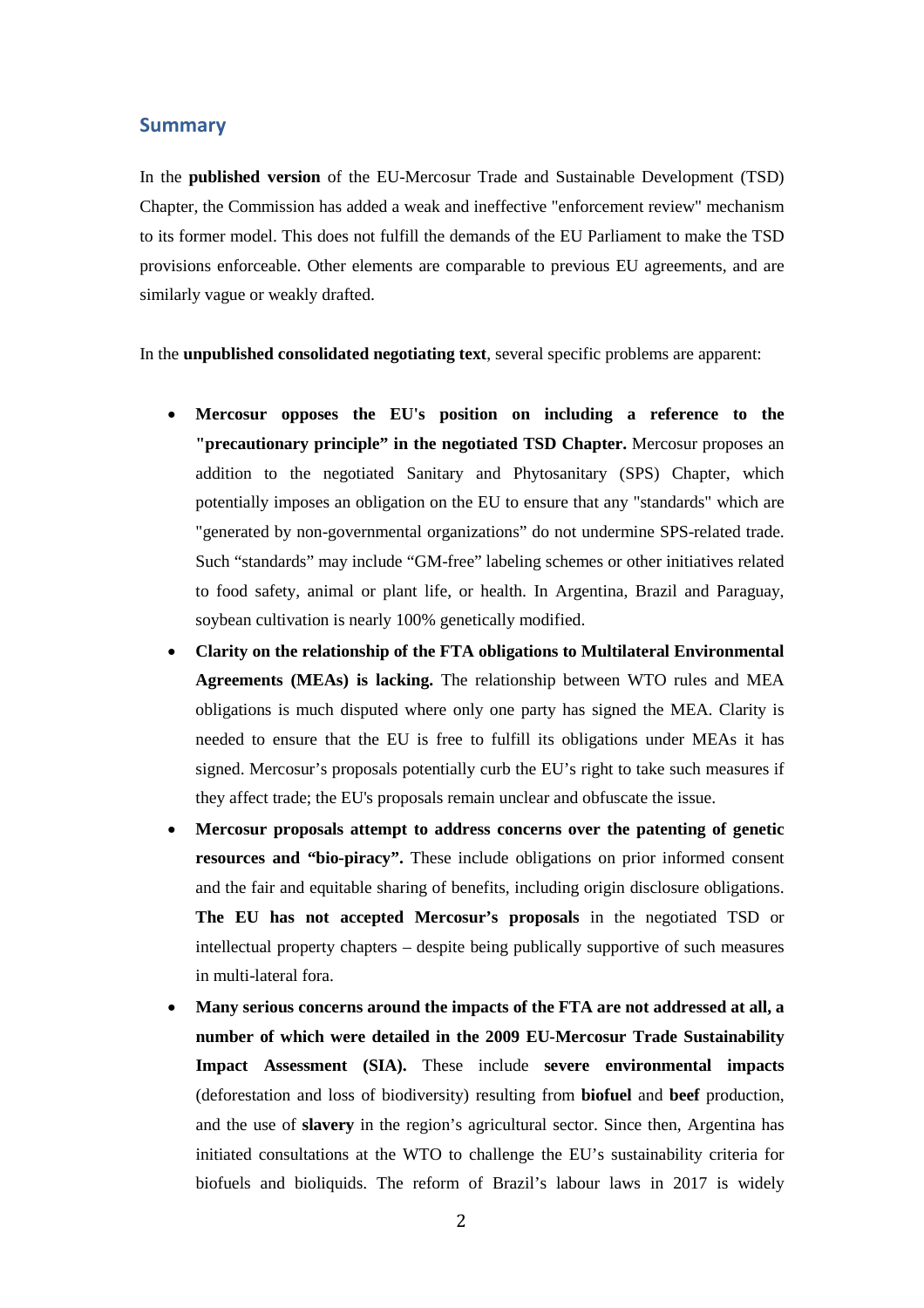regarded to be in violation of the country's obligations under international law as well as the Brazilian Constitution, and to have weakened efforts to tackle slavery. The negotiated Article on labour standards has been amended and now begins with the "business case" for labour regulation.

# <span id="page-2-0"></span>**I. The Public Textual Proposal on Trade and Sustainable Development (TSD)**

The published TSD Chapter<sup>[1](#page-12-1)</sup> contains little exceptional in comparison to previous agreements (CETA/JEFTA). In that regard, the criticisms regarding the weaknesses of those agreements also apply here. In the areas covered, the provisions cannot be considered adequate to address multiple concerns about environmental impacts. It is worth noting that many of these impacts are raised in the EU's Sustainability Impact Assessment (SIA) for the FTA, published in 2009.

**A new Article** on Responsible Management of Supply Chains (Art. 9) has been included but is **weakly** drafted (Parties shall "promote, support, recognize"). It covers CSR initiatives but does not encourage mandatory regulation.

**State-state dispute settlement will not apply (Art. 15).** This is contrary to the EU Parliament's explicit demand to ensure that TSD Chapters are covered the general dispute settlement "on an equal footing with the other parts of the agreement… to ensure compliance with human rights and social and environmental standards".<sup>[2](#page-12-2)</sup> The Chapter also does not envisage any "effective deterrent measures", such as "reduction or even suspension of certain trade benefits provided under the agreement" in order to promote compliance – also demanded by the Parliament. Arguably following the Opinion of the Court of Justice of the European Union (CJEU) on the EU-Singapore FTA, the EU is already entitled to suspend trade liberalisation commitments in the event of a breach of environmental and labour provisions undertaken in its FTAs.<sup>[3](#page-12-3)</sup>

The EU envisages instead the **standard dispute resolution mechanism for TSD Chapters**: government consultations (Art 16), domestic advisory groups (referred to in Art 17(9)), and a Panel of Experts to report on fact-finding and make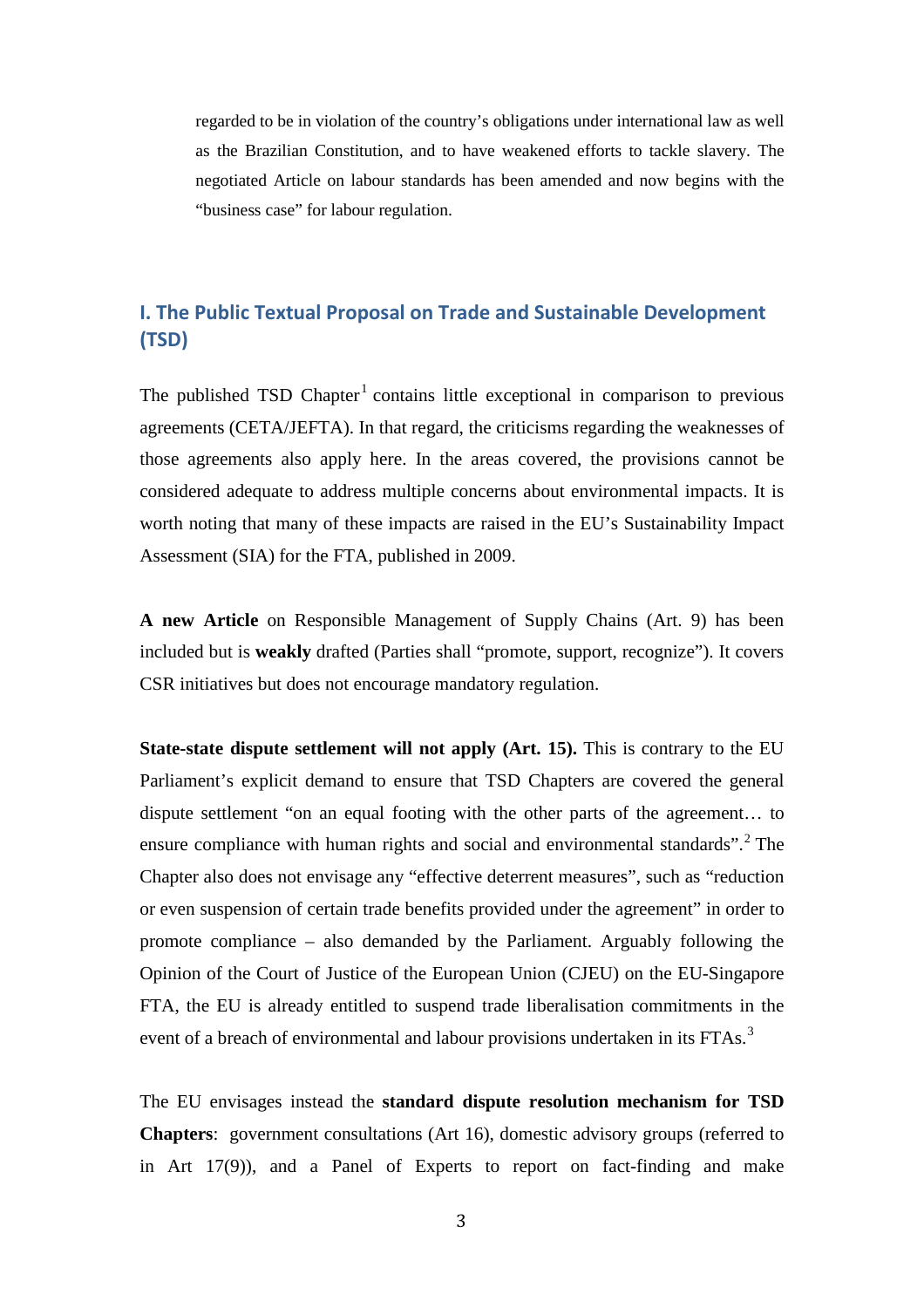recommendations. The only significant modification to this established structure is the **addition of a review mechanism** "for the purpose of enhancing the effective implementation" of the Chapter (Art 18). Discussions of the TSD Sub-Committee may include "a possible review of the effectiveness of its enforcement", which may lead the Committee to "recommend modifications to the relevant provisions of this Chapter". This addition is **very weak** and does not guarantee either that such amendments would be made, or that they would necessarily strengthen enforcement.

**The TSD Chapter in the unpublished consolidated negotiating text[4](#page-13-0)** of the EU-Mercosur FTA does differ from **the published EU textual proposals (TP).** Most of the changes to wording / chronology do probably not have any significant effect on their substantive meaning.

However, the consolidated text (hereinafter CT) shows which areas had not yet been agreed, and indicates alternative textual proposals from Mercosur contradicting the EU position in several key areas – some negative, some positive.

# <span id="page-3-0"></span>**II. Contested Provisions**

#### <span id="page-3-1"></span>**A. Precautionary Principle**

The TP includes the precautionary principle (Art 11), with reference to the text of the Rio Declaration ("threats of serious or irreversible damage, lack of full scientific certainty shall not be used as a reason for postponing cost-effective measures to prevent environmental degradation"). Parties shall "*take into account* available scientific and technical information… including the precautionary principle".

The CT (Art. 10) shows that Mercosur does not accept this and wants to oblige Parties to "*ensure*" measures "*are based on* available and scientific information from international technical and scientific bodies *to which they are parties*."[5](#page-13-1)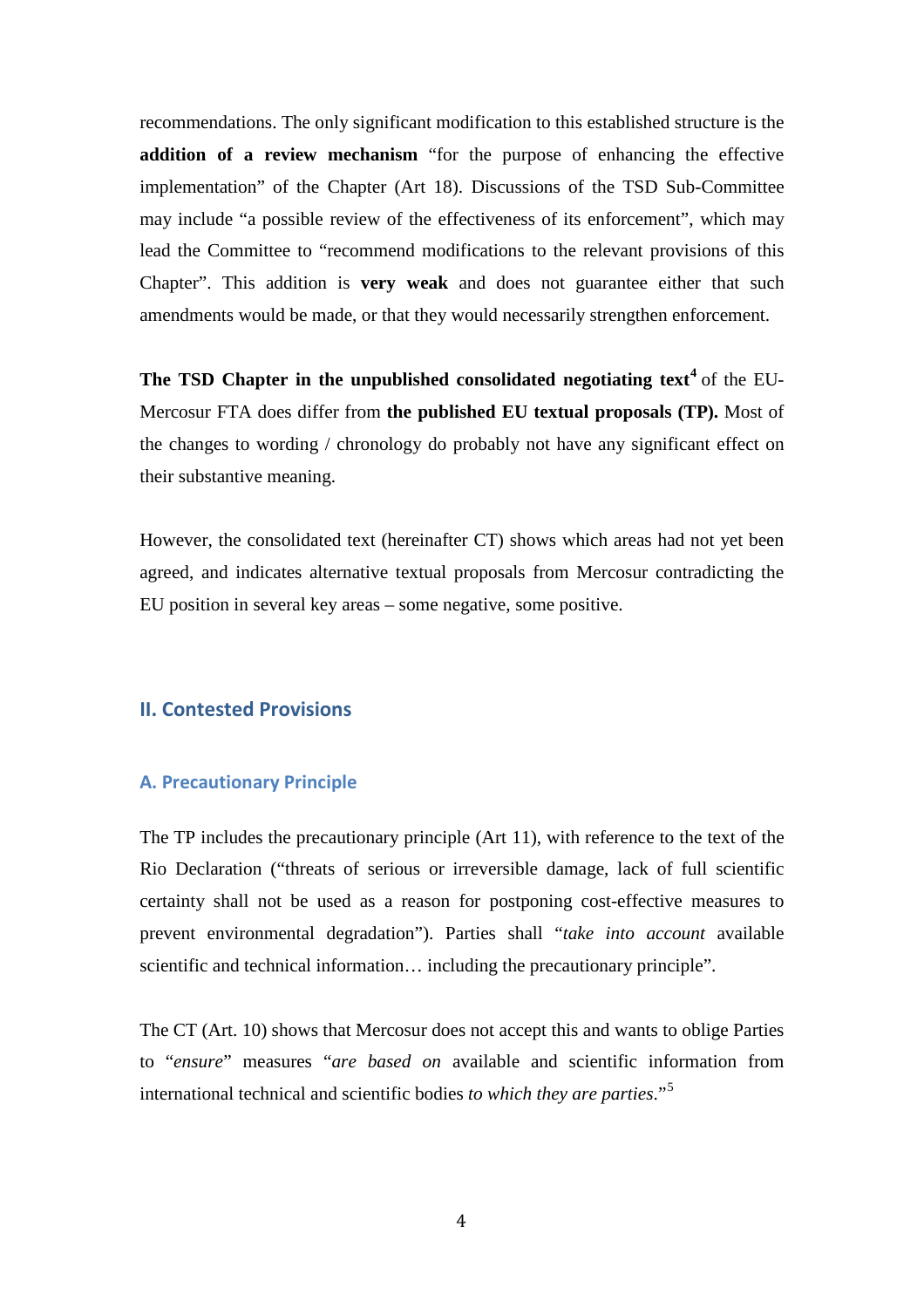The inclusion of the precautionary principle in the TSD Chapter is therefore not guaranteed.

Even if it were included in the TSD, there is no certainty as to how effective such a provision would be if not included in the SPS / TBT Chapter – where it might be relevant to a dispute between the Parties. Failing to include any express reference to the principle in those Chapters, risks endorsing the status quo, i.e. the decisions taken in the *EC – Hormones* and *EC – Biotech* cases. This is particularly relevant for GMOs: the EU's approach GMOs is based on the "precautionary approach imposing a pre-market authorisation for any GMO to be placed on the market and a post-market environmental monitoring for any authorised GMO…"[6](#page-13-2)

Argentina in particular has pioneered the planting of GM crops and was one of the three countries in EC-Biotech (with the US and Canada) to challenge the EU's application of a general de facto moratorium on approval of GM products from June 1999 to August  $2003$ .<sup>[7](#page-13-3)</sup> The EU's defence tried to rely on the Cartagena Protocol on Biosafety to the Convention on Biological Diversity, which incorporated the precautionary principle (in the language of the Rio Declaration). [8](#page-13-4) Argentina has signed the Cartagena Protocol (2000), but still not ratified it.

The WTO found in favour of the complainants in *EC-Biotech*. Under Article 5 of the SPS Agreement, measures must be based on a risk assessment, and "provisional" measures may be adopted only where no sufficient scientific evidence is available. This potentially allows for the temporary implementation of precautionary measures. Any application of the precautionary principle is however limited and will apply only to interpretation of "particular treaty terms" and cannot "override any part of the SPS agreement".<sup>[9](#page-13-5)</sup>

Neither the TSD Chapter nor the SPS Chapter refers to the Cartagena Protocol. The CT's SPS Chapter includes alternative EU and Mercosur provisions regarding the basis for an SPS measure which "results in a higher level of SPS protection than would be achieved with a measure based on an international standard" (Art. 12, p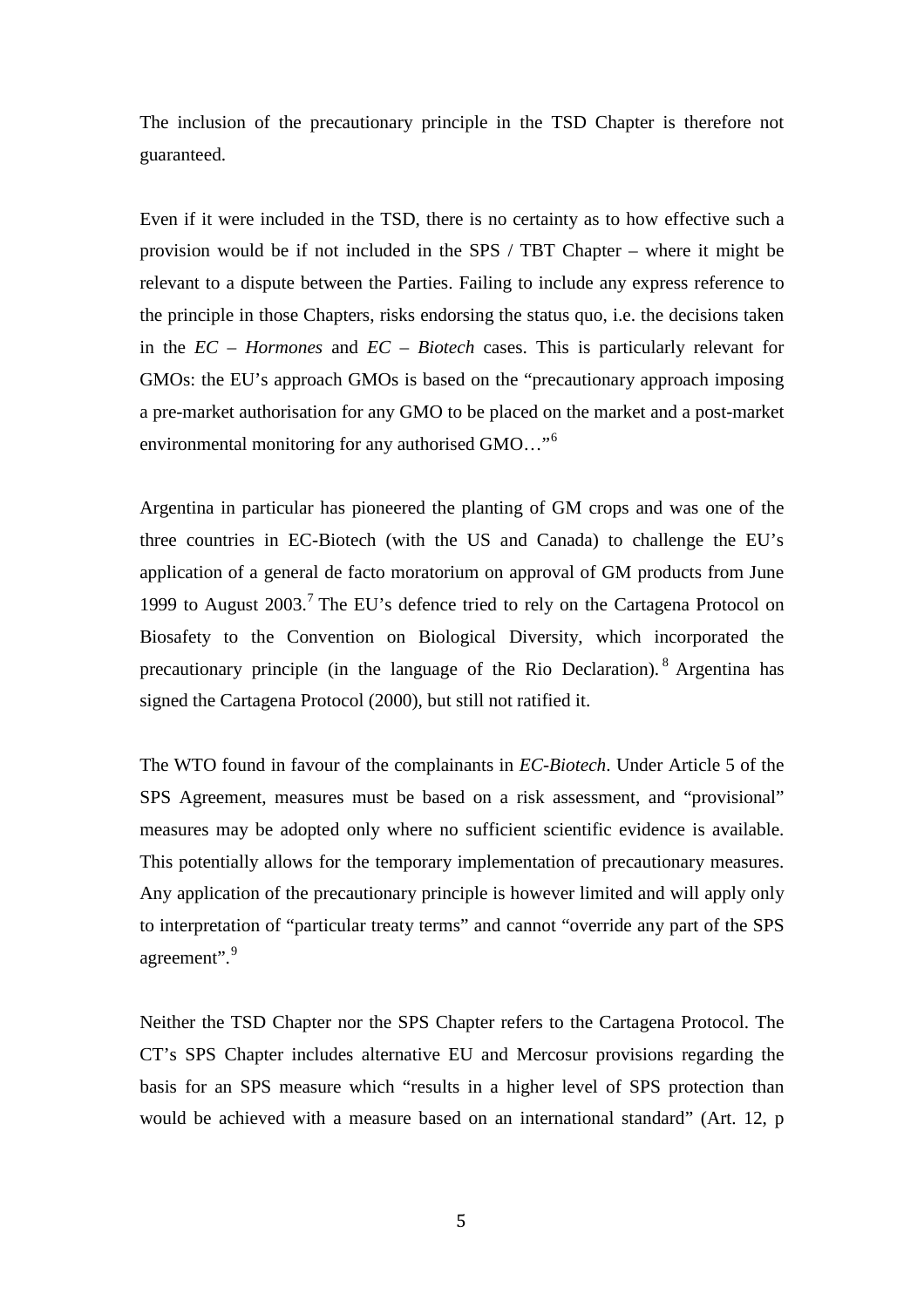$253$ <sup>[1](#page-5-0)</sup>. This provides that the Parties must provide either the "scientific justification" (EU proposal) / "risk assessment" (Mercosur proposal) for a measure in the process of consultations over its compatibility with SPS obligations. There is no attempt however to exclude the issue of risk assessment from the general dispute settlement mechanism. This was the case in JEFTA's draft SPS Chapter (Art. 16.1) – although that attempt was far from perfect.

The scale of this issue is worth emphasising: "EU imports of soymeal and soybean mainly originate from third countries where the cultivation of GMOs is widespread... In 2013, 43.8% originated from Brazil, where 89% of soybean cultivation was GM – 22.4% originated from Argentina, where 100% of soybean cultivation was GM… 7.3% originated from Paraguay, where 95% of soybean cultivation was GM… The EU legislation imposes GM labelling on any GM food and feed containing, consisting of, or produced from a GMO, except if the presence is below 0.9% of the food/feed, or the ingredient is adventitious or technically unavoidable..." <sup>[10](#page-13-6)</sup> EU legislation however "does not forbid the use of "GM-free" labels signalling that foodstuffs do not contain GM crops…"

Mercosur is also proposing an Article in the SPS Chapter on "PRIVATE STANDARDS" which could **potentially harm** non-governmental labelling initiatives or other standards (Art 3bis p 245). The proposed Article commits the Parties to "**undertake to exert every precaution to avoid that the commitments under this Chapter are undermined by the application of private standards related to Sanitary and Phytosanitary issues generated by no-governmental [sic] organizations."** The provision reaffirms the commitment to Article 13 of the WTO SPS Agreement, which obliges Parties to "**take such reasonable measures** as may be available to them…" in this regard. The **much stronger language** proposed significantly ratchets up the obligation. Ironically, this reference to "precaution" is the only use of the word in the SPS Chapter.

Article 13 of the SPS referred to here is very contentious. The term "nongovernmental entities" is undefined in the SPS agreement, there is little guidance

<span id="page-5-0"></span><sup>&</sup>lt;sup>1</sup> NB. All page references use the .pdf pagination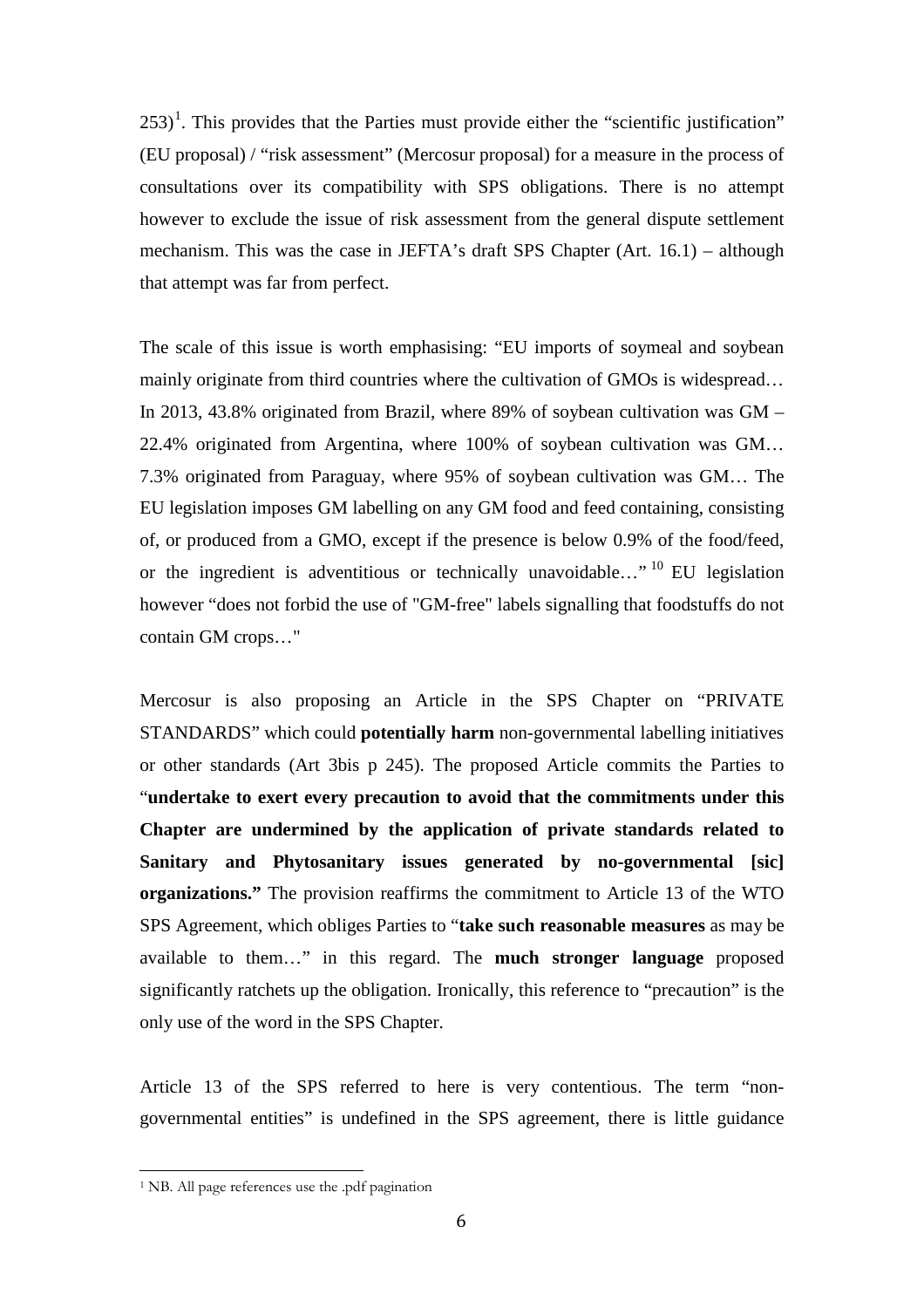regarding the implementation of Article 13 and it has not been invoked in disputes. An ad-hoc working group of the WTO SPS Committee concluded in 2011, that "Members have differing views on whether the term "non-governmental entities" **includes entities involved in the development, adoption, implementation, certification and enforcement of SPS- related private standards**. Some argue that Article 13 applies only in cases where Members rely on the services of nongovernmental entities to implement SPS measures." [11](#page-13-7) There have been concerns raised among legal scholars have that the provision could give "grounds to hold a WTO Member **accountable for the actions of a private entity within its national territory**" – accountability would therefore arise from an **omission** to act, not a measure taken by the government itself.<sup>[12](#page-13-8)</sup> This is certainly what the proposed provision seems to aim for.

## <span id="page-6-0"></span>**B. Relationship to Multilateral Environmental Agreements (MEAs)**

It is still contested how to resolve potential conflicts between WTO obligations and obligations under an MEA. It is widely accepted that if *both countries concerned have signed the environmental agreement* actions taken pursuant to an MEA is "probably not the WTO's concern". But **where only** *one* **of the disputing countries has signed the MEA "the situation is unclear and the subject of debate"** – such measures may breach WTO rules.<sup>[13](#page-13-9)</sup> The need for a clear position on this relationship in the FTA is evident.

The CT shows that the EU and Mercosur are yet to definitively agree. The positions are shown in the Article on MEAs.

Art. 5.3 reaffirms "commitments to promote and effectively implement" MEAs, protocols and amendments **"[EU: to which it is a party] [MS: applicable to the Parties.]**" A further provision (Art. 5.6) states that "[The Parties acknowledge their right to invoke Article [insert article number - General Exceptions] in relation to environmental measures, including those taken pursuant to multilateral environmental agreements to which **[MS: the Parties] [EU: they]** are party." The use of "the Parties" merely confirms what is already the established position regarding the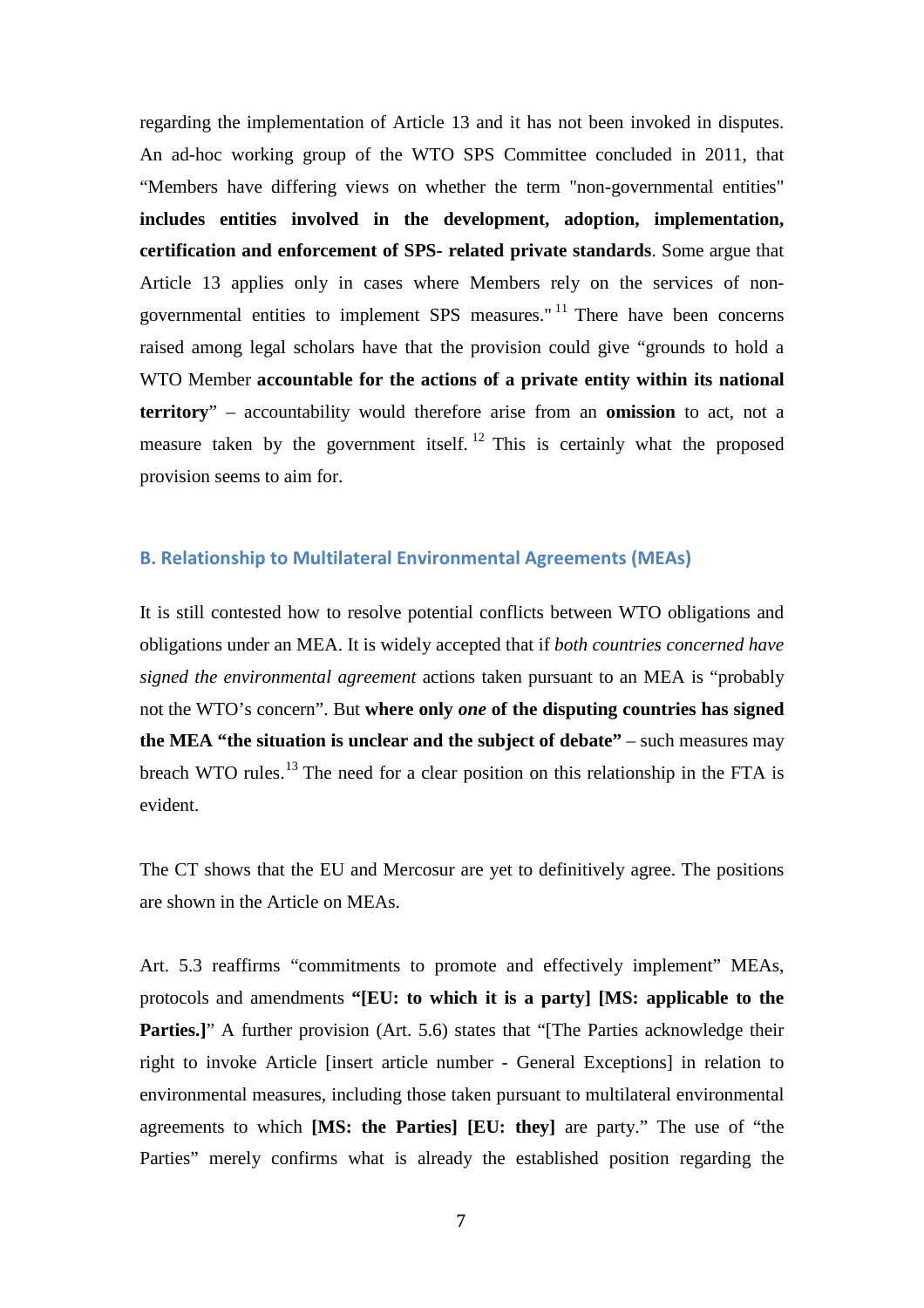relation of WTO rules to MEAs. The use of "they" is also grammatically ambiguous. The EU's proposal for Art 5.3 is not really helpful ("it"), because that provision does not say anything to the relationship between the MEA and the FTA.

In comparison to prior EU agreements, the CT incorporates different texts used in **CETA and JEFTA**. The EU's proposal for Art 5.6 would reproduce CETA's<sup>[14](#page-13-10)</sup> clarification on the application of the exceptions provisions and may provide a level of legal certainty regarding the interaction of CETA with MEAs. The Mercosur option would tend to deny this interpretation (both "Parties" must have signed the MEA for the exception to apply). Such wording could potentially taint even the interpretation of CETA, given its ambiguity.

The equivalent provision in **JEFTA** referred to a Party's right to adopt or maintain measures pursuant to an MEA **"to which it is a party**…"[15](#page-13-11) This different approach was undermined by the incorporation of the Chapeau (from GATT Art. XX) in the same provision.

**The CT of EU-Mercosur currently presents a mix of these options, and may deliver the worst of all worlds.** The JEFTA text is also incorporated (Art 5.7), with the word "it" replaced by "they", and the Chapeau again reproduced.

#### <span id="page-7-0"></span>**C. Genetic resources, biodiversity and intellectual property**

The Article on biodiversity (Art 7) largely reproduces what has been formerly proposed in JEFTA. Interesting to note that however is that Mercosur has proposed a provision (Art. 7.2(c)) which commits Parties to "promote the establishment of measures on access to genetic resources, prior informed consent and the fair and equitable sharing of benefits arising from the use of genetic resources."

As it is not incorporated, this appears to have not been accepted by the EU. Nor have any of the more detailed proposals from Mercosur which relate to patenting of genetic materials under the Chapter on Intellectual Property Rights (see Mercosur proposals for Arts. 5 and 13 of the IP Chapter, p 385 et seq). This is interesting because the EU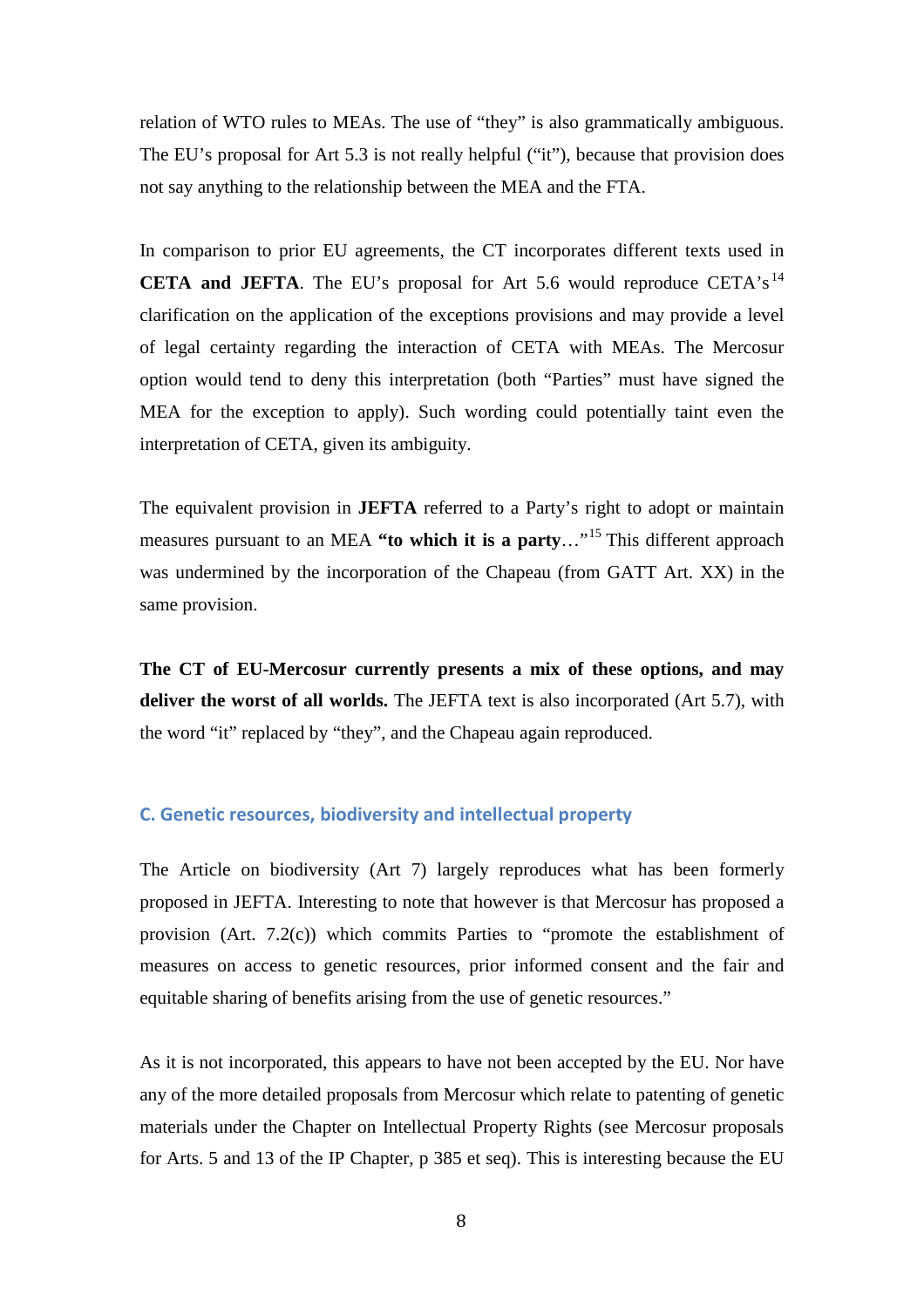has expressed support in principle for the adoption of a mechanism requiring mandatory disclosure within WIPO discussions, provided it does not affect the validity of a granted patent.<sup>[16](#page-13-12)</sup> Developing countries (predominantly Brazil, China, India, South Africa and countries of the Andean Community) and some NGOs have long advocated that the international intellectual property regime needs to adopt such obligations for patents and plant variety protection in order to tackle large-scale appropriation without benefit-sharing.  $17$  Disclosure obligations were mooted by Parties to the Convention on Biological Diversity (CBD) in 2002 as an effective way to tackle the issue of genetic resources, but the resulting Bonn Guidelines only "encourage" disclosure.<sup>[18](#page-13-14)</sup> Neither the CBD itself nor the Nagoya Protocol contains provisions for mandatory disclosure obligations.

The JEFTA proposal has also failed to address the issue, although its impact might have been significant given that the EU and Japan markets account for some 40% of biotechnology patents worldwide – 28.1% and 11.9%.<sup>[19](#page-13-15)</sup> This failure might have been put down to intransigence of the other negotiating Party - the Japanese government<sup>[20](#page-13-16)</sup> and Japanese industry<sup>[21](#page-13-17)</sup> have strongly opposed disclosure measures to improve sharing of benefits arising from the use of genetic resources.

But the fact that the text has not yet been adopted suggest that the EU opposes Mercosur's proposal on this issue.

#### <span id="page-8-0"></span>**D. Forestry**

The CT contains two provisions in the Article on Sustainable Management of Forests absent from the TP.

The first has been adopted and was presumably Mercosur's proposal (since it is not in the TP). It concerns the "inclusion of forest-based local communities and indigenous people in sustainable supply chains for responsible business of timber and non-timber forest products, as a means of enhancing their livelihoods and of promoting the conservation and sustainable use of forests". It refers to "prior informed consent". It is unclear whether consent refers to their "inclusion" or the "use" of forests. In any case,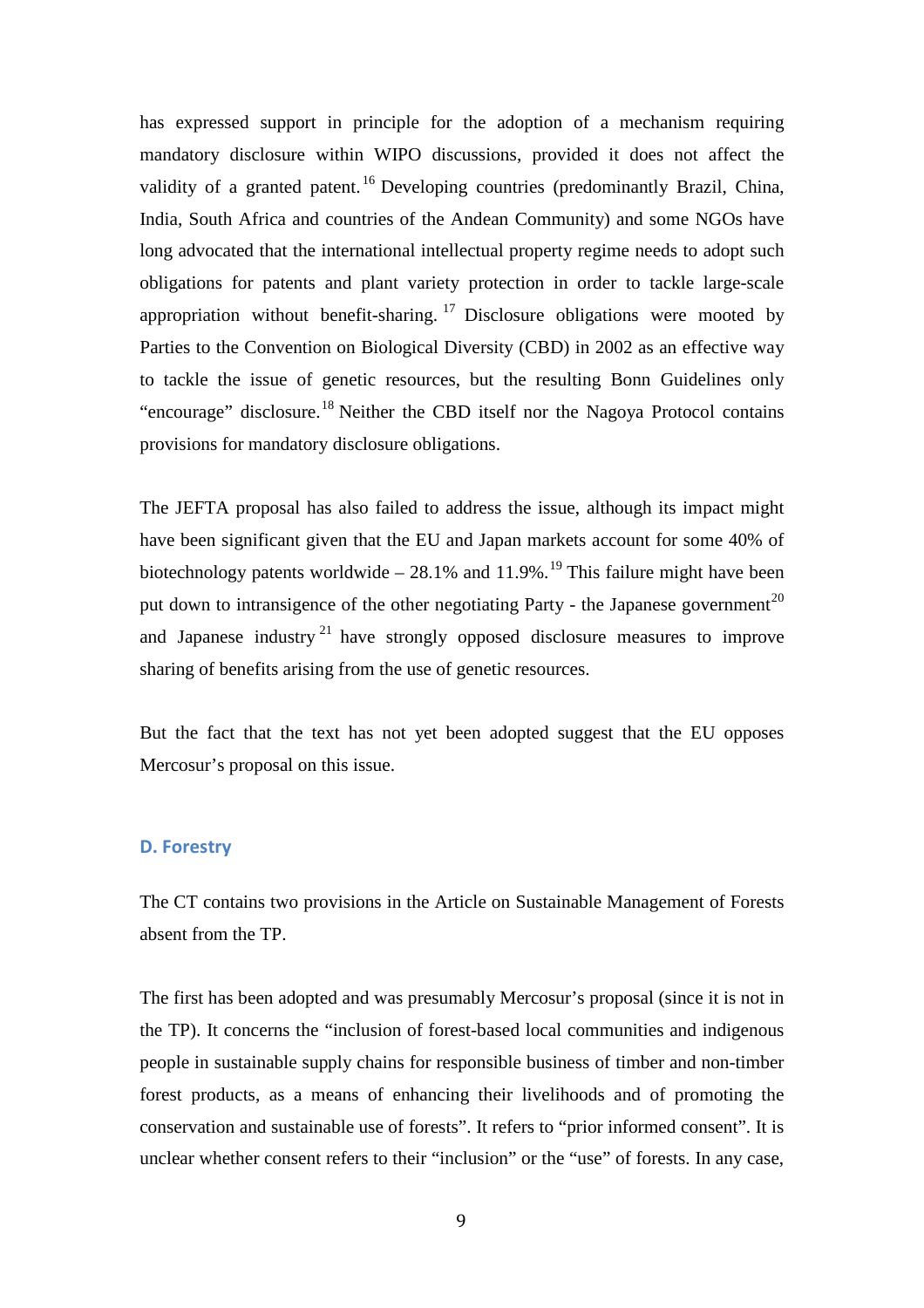it is far from the meaning of Free, Prior and Informed Consent codified in the UN Declaration on the Rights on Indigenous Peoples  $2007^{22}$  $2007^{22}$  $2007^{22}$ , which seeks to guarantee indigenous peoples' enhanced participatory rights to ensure their inclusion with respect to decisions affecting their territories and the resources therein.<sup>[23](#page-13-19)</sup> Whether the meaning of FPIC amounts to a veto right of indigenous peoples over such resources is a highly contentious topic. <sup>[24](#page-13-20)</sup> The text proffered here however unambiguously weakens the content of international law on indigenous peoples.

The second concerns implementation of "measures to promote forest conservation and sustainable use." It was apparently not agreed by the EU – again whatever opposition to the proposal they have can only be inferred.

#### <span id="page-9-0"></span>**E. Agriculture**

A final provision proposed by Mercosur (Art 13(p)) suggests cooperation on the "trade-related aspects" of "the promotion of sustainable agricultural practices and trade including through the use of biotechnology, no-till, precision and conservation agriculture, agro- ecology, improved livestock efficiency, animal welfare, sustainable grazing and sustainable forest-livestock systems." Given the Parties' differences on approaches to biotechnology, concerns about deforestation and its impacts on climate change and biodiversity, this list glosses over a number of contentious subjects. For example, "no till" is promoted as a "sustainable" practice by the agritech industry – which recommends it in combination with intensified use of pesticides and GM crops.

The provision creates an option to work together on this issue.

#### <span id="page-9-1"></span>**III. Other issues**

## <span id="page-9-2"></span>**A. Biofuels**

Nothing in the Chapter addresses fears that the agreement weakens the EU's attempts to introduce sustainability criteria for biofuels.<sup>[25](#page-13-21)</sup> Argentina has initiated consultations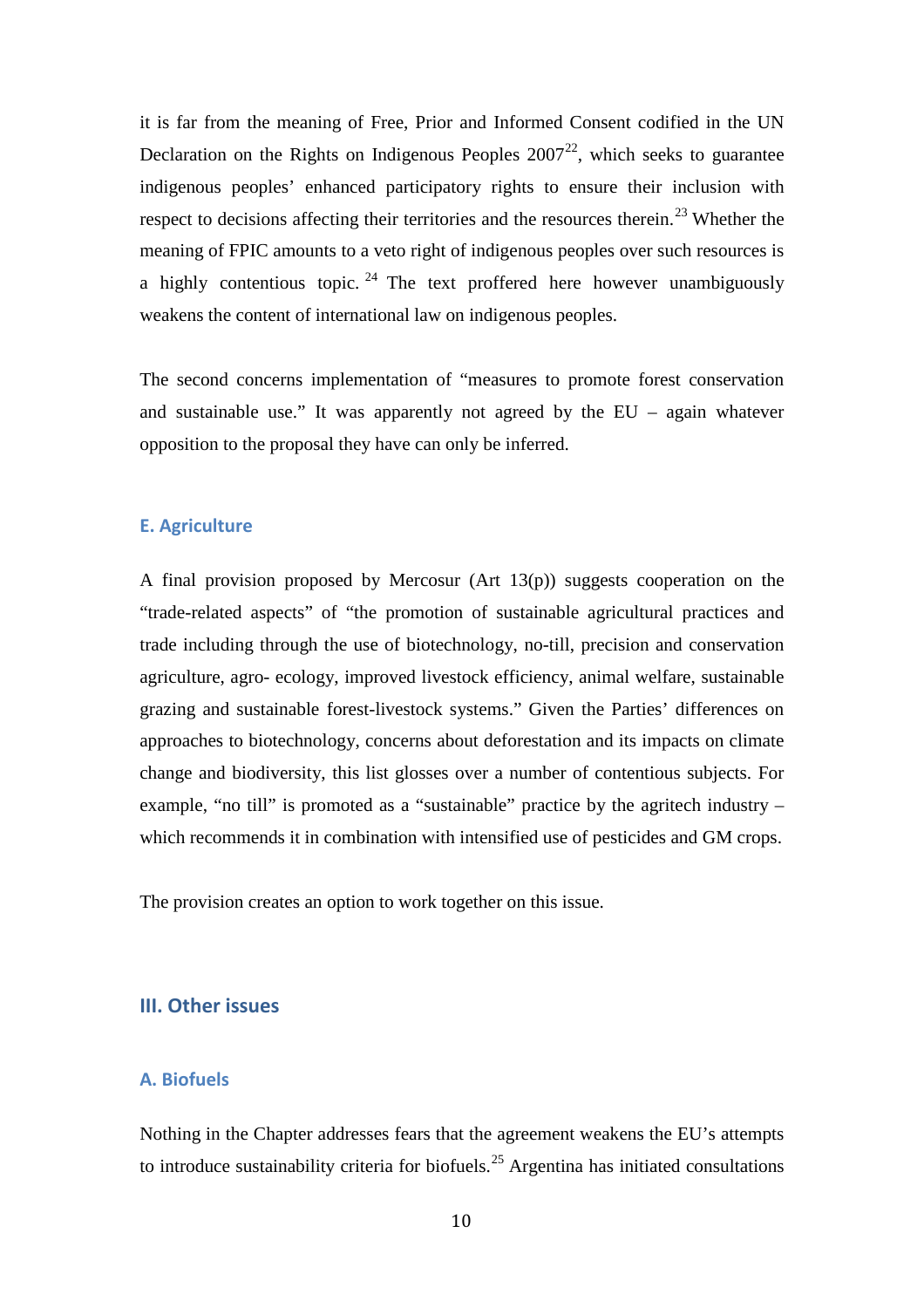at the  $WTO^{26}$  $WTO^{26}$  $WTO^{26}$  complaining that the EU's 35% threshold for savings in greenhouse gas emissions – required for biofuels and bioliquids to be considered "sustainable" – is arbitrarily high. That threshold is however set to raise (to 50% and 60%) over coming years. Brazil has been lobbying for the removal of sustainability criteria for bio-fuels in the UN's aviation agency  $(ICAO)^{27}$  $(ICAO)^{27}$  $(ICAO)^{27}$ 

#### <span id="page-10-0"></span>**B. Labour**

The CT includes a preambular provision to the Article on Labour Standards (Art. 4), which states that the Parties recognize that "decent work... core labor standards, and high levels of labor protection" have a "beneficial role... on economic efficiency, innovation and productivity, including export performance".

This is not included in the PT, so is presumably a proposal of Mercosur accepted by the EU.

Putting the so-called "business case" for labour regulation at the top of this Article is an affront to the labour movement, in particular given the complete failure to enforce these provisions in the EU-South Korea FTA.[28](#page-13-24)

Reforms of Brazil's labour laws in 2017 have been held to violate the country's obligations under international human rights treaties, the fundamental ILO conventions, and the Brazilian Constitution, $^{29}$  $^{29}$  $^{29}$  as well as severely weakening efforts to tackle slavery.<sup>[30](#page-13-26)</sup> It is already clear that in respect of a number of commitments listed, Brazil would be in immediate breach of its obligations.

## <span id="page-10-1"></span>**C. Sustainability Impact Assessment**

More generally it should be noted that, many wide-ranging and serious concerns around the impacts of the FTA in relation to biofuel production are comprehensively laid out in the EU-Mercosur Trade Sustainability Impact Assessment (SIA) of 2009.<sup>[31](#page-13-27)</sup> The SIA report also highlights concerns around environmental impacts of beef production, $32$  and the use of slavery in the region's agricultural sector.  $33$  The TSD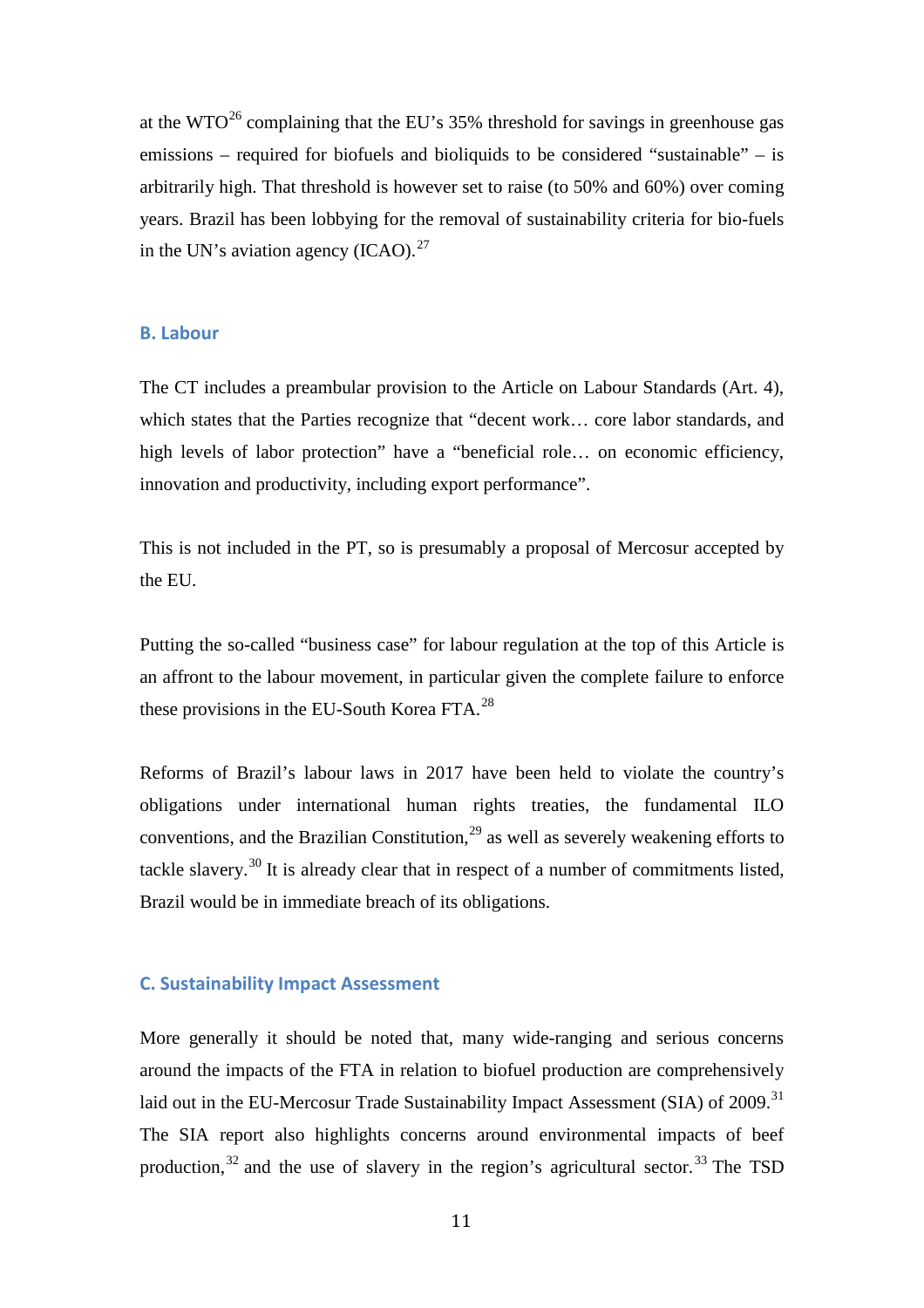Chapter does not adequately address any of these concerns, or even adopt the proposals to address them.

The March 2017 terms of reference for a new (still ongoing) Mercosur SIA provide the authors with a maximum of 14 months (from initiation) to finalise the study, meaning that the FTA is due to be concluded first.  $34$ 

# <span id="page-11-0"></span>**Abbreviations**

| EU-Canada Comprehensive Economic and Trade Agreement     |
|----------------------------------------------------------|
|                                                          |
|                                                          |
|                                                          |
|                                                          |
| Mercosur countries (participating in the negotiations**) |
|                                                          |
|                                                          |

\* JEFTA (for Japan-EU Free Trade Agreement) is a non-official but commonly used abbreviation as there is no officially abbreviation for this FTA in Europe.

\*\* Argentina, Brazil, Uruguay, Paraguay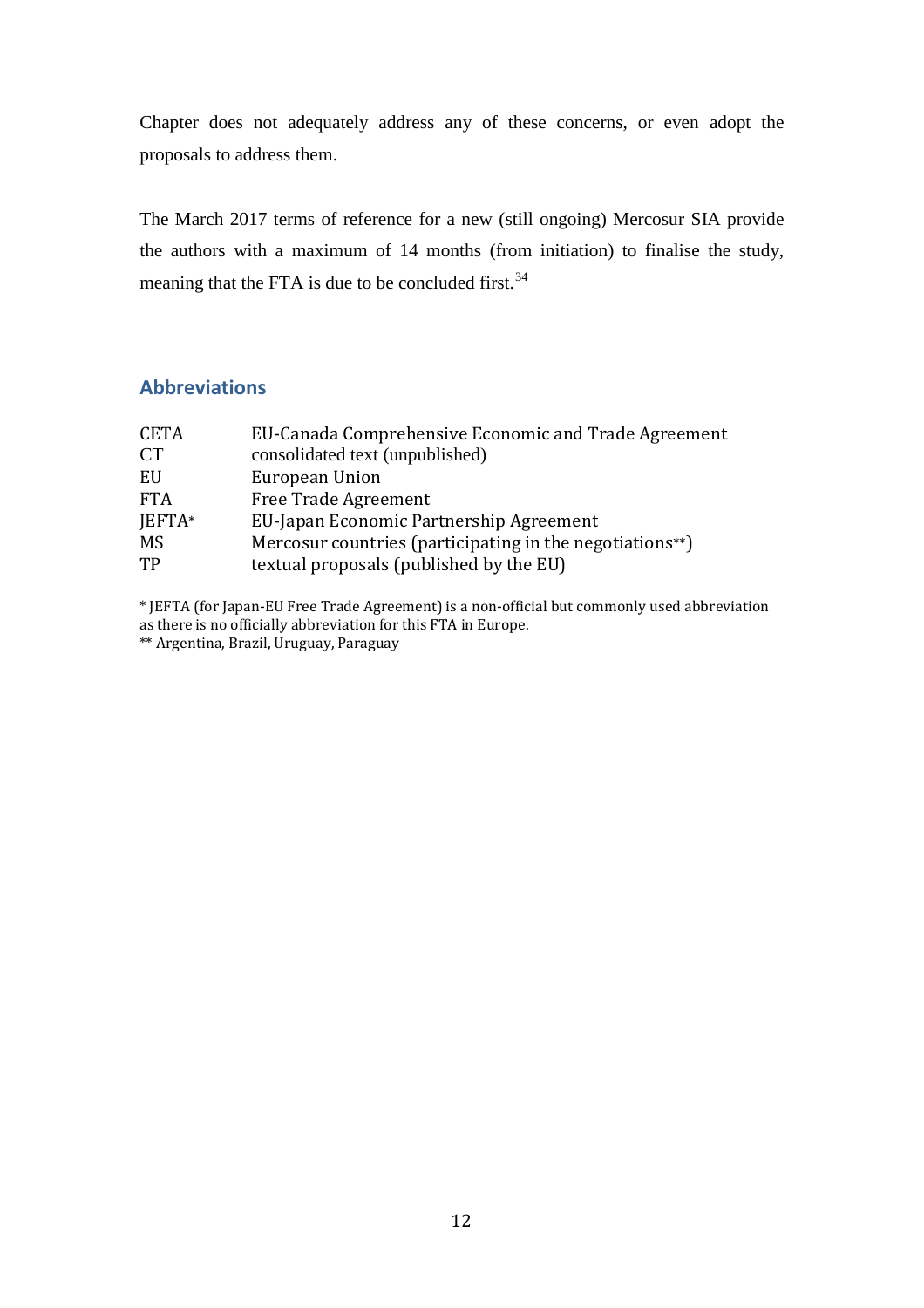## <span id="page-12-0"></span>**Endnotes**

[http://www.europarl.europa.eu/sides/getDoc.do?pubRef=-//EP//TEXT+TA+P8-TA-2016-](http://www.europarl.europa.eu/sides/getDoc.do?pubRef=-//EP//TEXT+TA+P8-TA-2016-0298+0+DOC+XML+V0//EN) [0298+0+DOC+XML+V0//EN](http://www.europarl.europa.eu/sides/getDoc.do?pubRef=-//EP//TEXT+TA+P8-TA-2016-0298+0+DOC+XML+V0//EN)

<span id="page-12-3"></span><sup>3</sup> Opinion 2/15, EU-Singapore Free Trade Agreement, para. 161. See discussion in Nesbit, Ankersmit, Friel and Colsa, Ensuring compliance with environmental obligations through a future UK-EU relationship, (IEEP), October 2017: "it is hard to imagine the EU doing so. First of all, it would require a Commission proposal and a Council decision by qualified majority to resort to such a suspension, an endeavour the EU has only resorted to once in relation to non-economic aspects of a trade agreement [citing the suspension of the operation of the EU trade agreement with Syria]. Second, the Commission itself has never even commenced consultations under sustainable development chapters in free trade agreements even in situations where breaches of these chapters were evident." p 27-8

<sup>4</sup> EU-MERCOSUR: Consolidated texts of the trade part of the EU-Mercosur Association Agreement, Brussels, 19 July 2017. The TSD Chapter is at p 440 et seq.

<sup>5</sup> NB. Further text in red (awaiting approval from Parties) suggests the alternative "[from recognised technical and scientific bodies] [, relevant international standards, guidelines or recommendations]". It is unclear of the origin of this – but in any case, such an alternative would still not include the precautionary principle.

<sup>6</sup> [http://europa.eu/rapid/press-release\\_MEMO-15-4778\\_en.htm](http://europa.eu/rapid/press-release_MEMO-15-4778_en.htm)

 $7 \frac{\text{http://www.new-ag.info/en/developments/devItem.php?a=32}}{$  $7 \frac{\text{http://www.new-ag.info/en/developments/devItem.php?a=32}}{$  $7 \frac{\text{http://www.new-ag.info/en/developments/devItem.php?a=32}}{$ 

<sup>8</sup> Preamble, Article 1, Article 10.6 and 11.8, and Annex III on risk assessment

<sup>9</sup> EC – Biotech, Panel Report, 29 September 2006, para. 4.540

<sup>10</sup> [http://europa.eu/rapid/press-release\\_MEMO-15-4778\\_en.htm](http://europa.eu/rapid/press-release_MEMO-15-4778_en.htm)

<sup>11</sup> See REPORT OF THE AD HOC WORKING GROUP ON SPS-RELATED PRIVATE STANDARDS TO THE SPS COMMITTEE, G/SPS/W/256. 3 March 2011 (11-1080), Action 8, page 7 et seq.

<sup>12</sup> See Fabrizio Meliado, Private Standards, Trade, and Sustainable Development: Policy Options for Collective Action. International Centre for Trade and Sustainable Development (ICTSD), 2017. p 27 <sup>13</sup> World Trade Organisation, 'The environment: a specific concern'. UNDERSTANDING THE WTO:

CROSS-CUTTING AND NEW ISSUES, at

[https://www.wto.org/english/thewto\\_e/whatis\\_e/tif\\_e/bey2\\_e.htm](https://www.wto.org/english/thewto_e/whatis_e/tif_e/bey2_e.htm)

14CETA, Art. 24.4.4

<sup>15</sup> JEFTA, TRADE AND SUSTAINABLE DEVELOPMENT. Art. 4.5

<sup>16</sup> Intergovernmental Committee on Intellectual Property and Genetic Resources, Traditional Knowledge and Folklore (IGC), Report of the Twenty-Eighth Session Geneva, July 7 to 9, 2014

(WIPO/GRTKF/IC/28/11, 15 Feb 2016), para 55: "[The EU delegation] had proposed a mechanism under which it could contemplate agreeing to a requirement to disclose the origin, or source, of GRs in patent applications. That did not mean that it could accept any form of disclosure requirement. To be acceptable, the disclosure requirement would have to contain safeguards as part of an overall agreement to ensure legal certainty, clarity and appropriate flexibility. If that question was resolved, and in accordance with its position expressed in document WIPO/GRTKF/IC/8/11, it could eventually consider a mandatory requirement in that regard."

<sup>17</sup> Catherine Saez. Genetics Disclosure Requirement In IP Applications Necessary To Comply With Obligations, Speakers Say, IP-Watch, 19/02/2016.

[https://www.ip-watch.org/2016/02/19/disclosure-requirement-in-ip-applications-necessary-to-comply](https://www.ip-watch.org/2016/02/19/disclosure-requirement-in-ip-applications-necessary-to-comply-with-obligations-speakers-say/)[with-obligations-speakers-say/](https://www.ip-watch.org/2016/02/19/disclosure-requirement-in-ip-applications-necessary-to-comply-with-obligations-speakers-say/)

<sup>18</sup> See Bonn Guidelines on Access to Genetic Resources and Fair and Equitable Sharing of Benefits Arising out of their Utilisation (6<sup>th</sup> Conference of Parties to the Convention on Biological Diversity) para. 16(d), which provides Members should consider "taking measures to encourage disclosure of the country of origin of the genetic resources and of the origin of traditional knowledge, innovations and practices of indigenous and local communities..."

<sup>19</sup> Respectively 28.1% and 11.9%. See OECD Key Biotechnology Indicators: [www.oecd.org/sti/inno/keybiologicalindicators.htm](http://www.oecd.org/sti/inno/keybiologicalindicators.htm)

<span id="page-12-1"></span><sup>1</sup> Published by the Commission in two parts: articles 1-13 published on 10 April 2017 (text as of 10 March 2017, see [http://trade.ec.europa.eu/doclib/docs/2017/april/tradoc\\_155481.pdf\)](http://trade.ec.europa.eu/doclib/docs/2017/april/tradoc_155481.pdf) and articles 14-20 published on 10 October 2017 (text as of September 2017, see

[http://trade.ec.europa.eu/doclib/docs/2017/october/tradoc\\_156339.pdf](http://trade.ec.europa.eu/doclib/docs/2017/october/tradoc_156339.pdf))

<span id="page-12-2"></span><sup>2</sup> European Parliament resolution of 5 July 2016 on implementation of the 2010 recommendations of Parliament on social and environmental standards, human rights and corporate responsibility (2015/2038(INI)) para 21(b) and (d). P8\_TA(2016)0298.